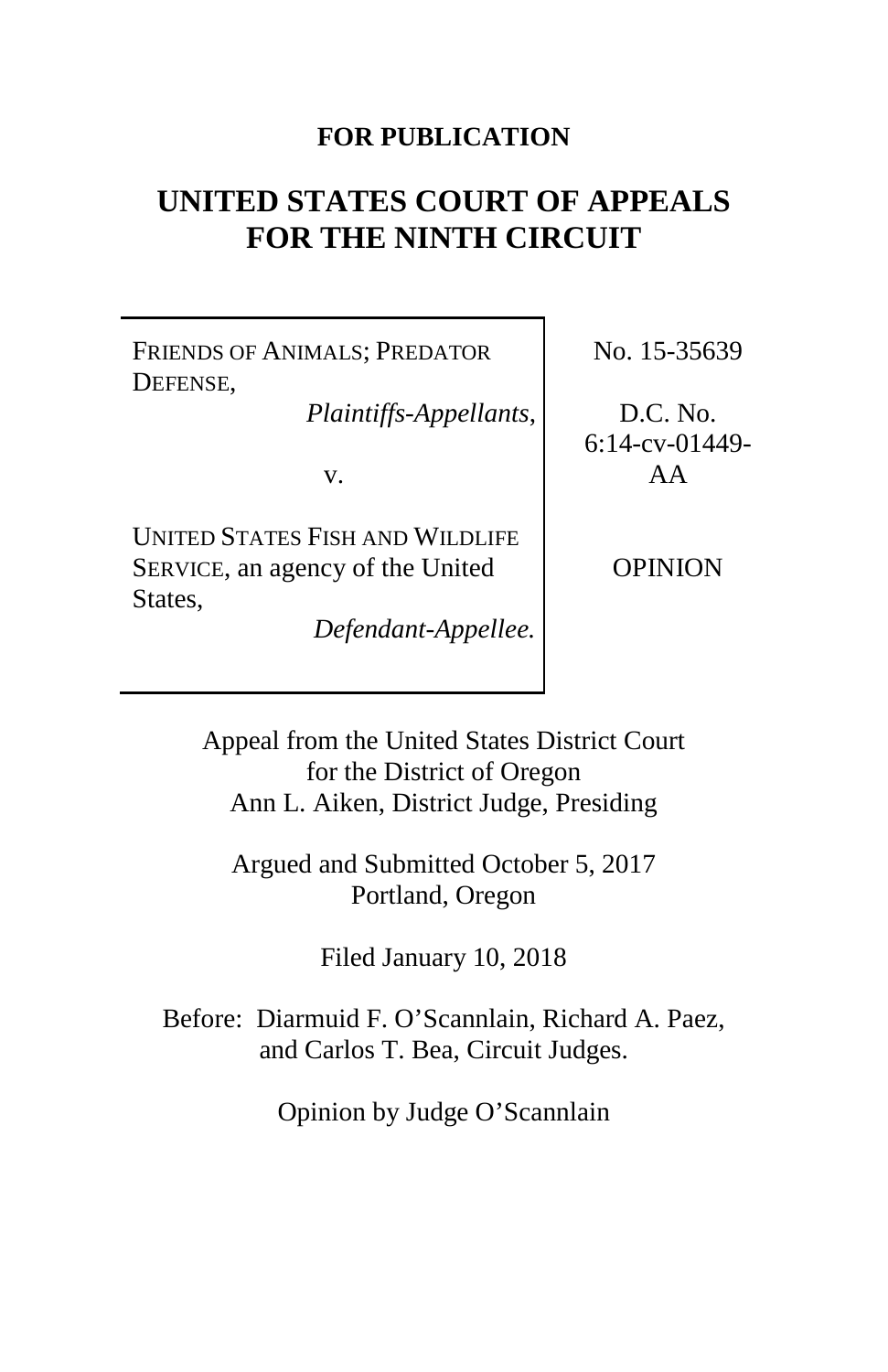## **SUMMARY[\\*](#page-1-0)**

## **Migratory Bird Treaty Act**

The panel affirmed the district court's summary judgment in favor of the U.S. Fish and Wildlife Service in an action brought by plaintiff animal advocacy groups challenging the Service's permit allowing the taking of the barred owl.

Plaintiffs alleged that the permit was unlawful because under the Migratory Bird Treaty Act ("MBTA"), when the Service permits a take for scientific purposes, the action must be intended to advance the conservation or scientific understanding of the same species.

The panel held that the MBTA imposed few substantive conditions itself, and delegated to the Secretary of the Interior broad discretion to implement the MBTA. The panel rejected plaintiffs' contention that the MBTA's underlying Conventions codified the same-species theory, which was then binding on the Service through the MBTA's "consistency" provision. Specifically, the panel held that the "used for scientific purposes" exception in Article II(A) of the Mexico Convention included taking birds to study whether their absence benefits another protected bird species. The panel also held that the canon of *noscitur a sociis* did not compel a reading of the Mexico Convention to imply a same-species limitation. The panel further held that Canada, Japan, and Russia Conventions, if they even applied

<span id="page-1-0"></span>**<sup>\*</sup>** This summary constitutes no part of the opinion of the court. It has been prepared by court staff for the convenience of the reader.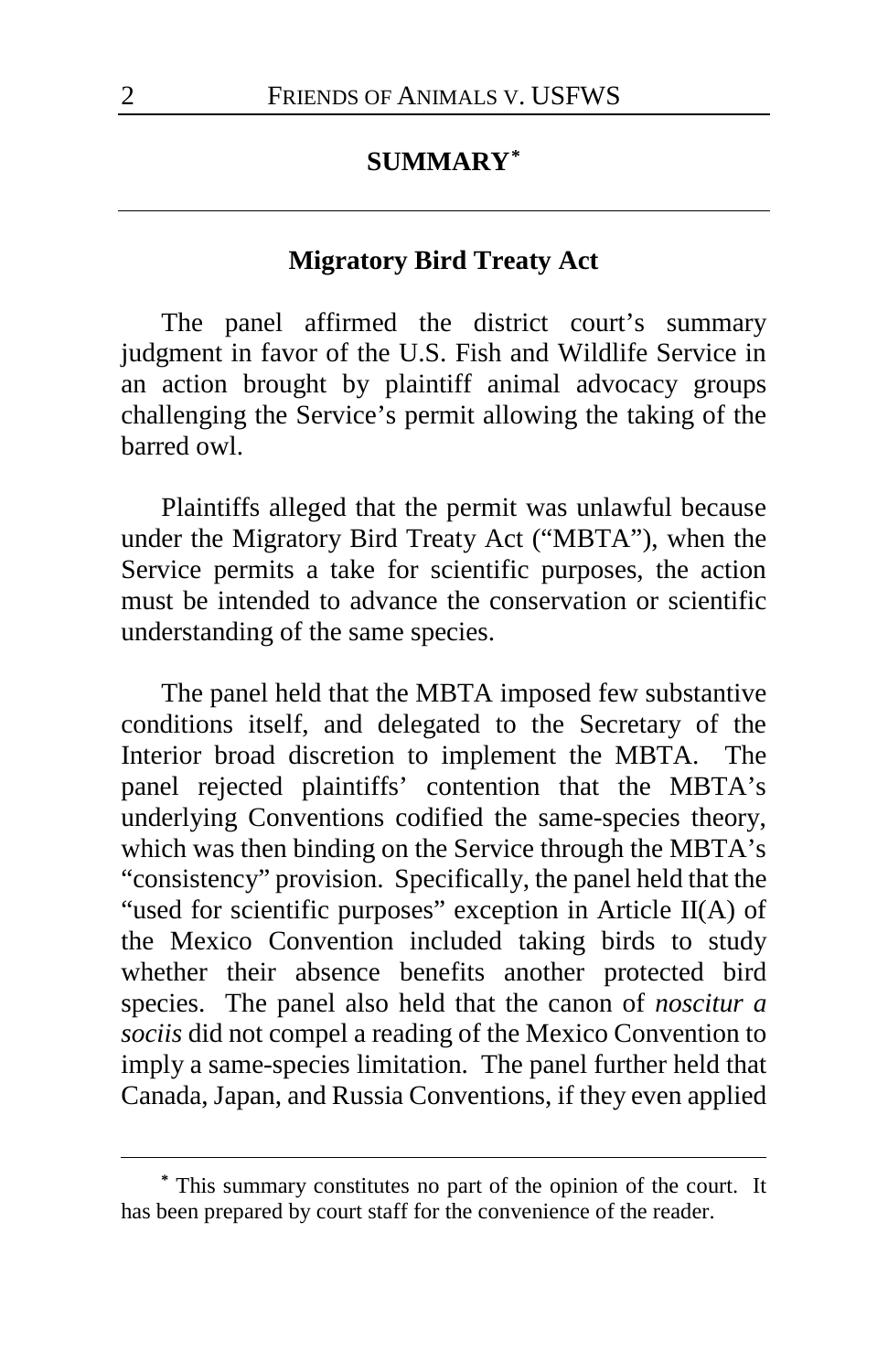to this case, did not require a same-species limitation when taking migratory birds for scientific purposes.

The panel held that because the plain text of the MBTA and the Conventions did not compel a same-species limitation, the panel need not consider the question of deference to the agency's interpretation.

#### **COUNSEL**

Michael Ray Harris (argued) and Jennifer E. Best, Friends of Animals, Centennial, Colorado, for Plaintiffs-Appellants.

Rachel E. Heron (argued), David Shilton, and Andrew Mergen, Attorneys, Appellate Section; Coby Howell, Attorney, Wildlife & Marine Resources Section; John C. Cruden, Assistant Attorney General; Environment and Natural Resources Division, United States Department of Justice, Washington, D.C.; Diane Hoobler, Senior Attorney, Pacific Northwest, Regional Solicitor's Office; Philip Kline, Attorney-Advisor, Office of the Solicitor, United States Department of the Interior, Portland, Oregon; for Defendant-Appellee.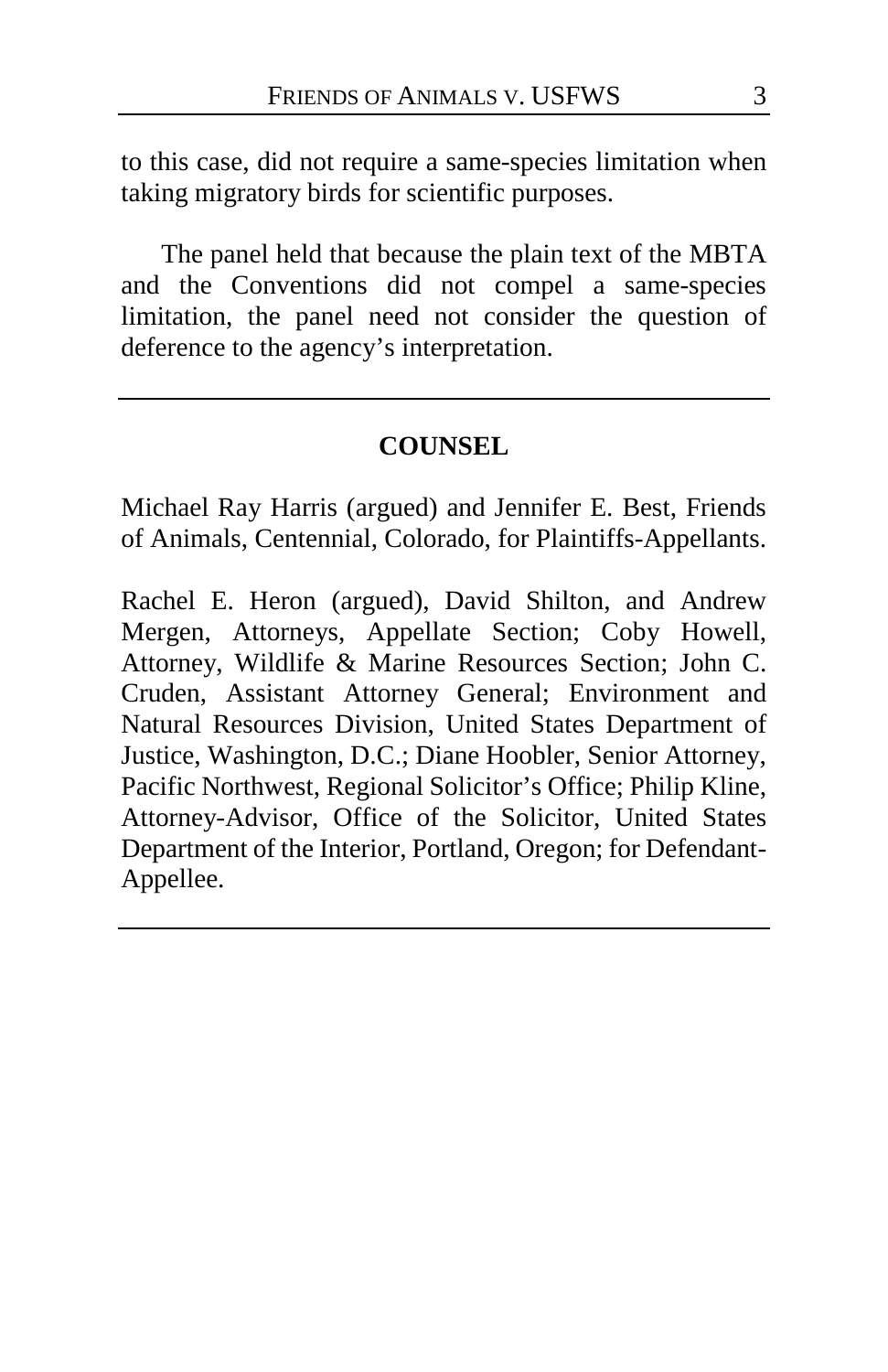#### **OPINION**

## O'SCANNLAIN, Circuit Judge:

We must decide whether the Migratory Bird Treaty Act allows the United States government to issue a permit to remove birds of one species for scientific purposes if its intent is principally to benefit another species.

I

#### A

This case arises from efforts by the United States Fish and Wildlife Service ("Service") to balance the interests of two types of owls who compete for the same territory. The first is the northern spotted owl, whose range is from British Columbia to California but the majority of which are "found in the Cascades of Oregon and the Klamath Mountains in southwestern Oregon and northwestern California." *See* Endangered and Threatened Wildlife and Plants; Determination of Threatened Status for the Northern Spotted Owl, 55 Fed. Reg. 26,114, 26,115 (June 26, 1990). In 1990, the Service determined the northern spotted owl to be a threatened species pursuant to the Endangered Species Act of 1973, 16 U.S.C. §§ 1531 *et seq*. *See* 55 Fed. Reg*.* at 26,114. The principal reason for the decline in the population was the loss of old-growth forest habitats on which the species relies. *Id.*

A second factor in the northern spotted owl's population decline, however, involved another species of owl at issue in this case: the barred owl. The barred owl's "adaptability and aggressive nature appear to allow it to take advantage of habitat perturbations," and it has spread from its native habitat in the eastern United States to the Northwest, where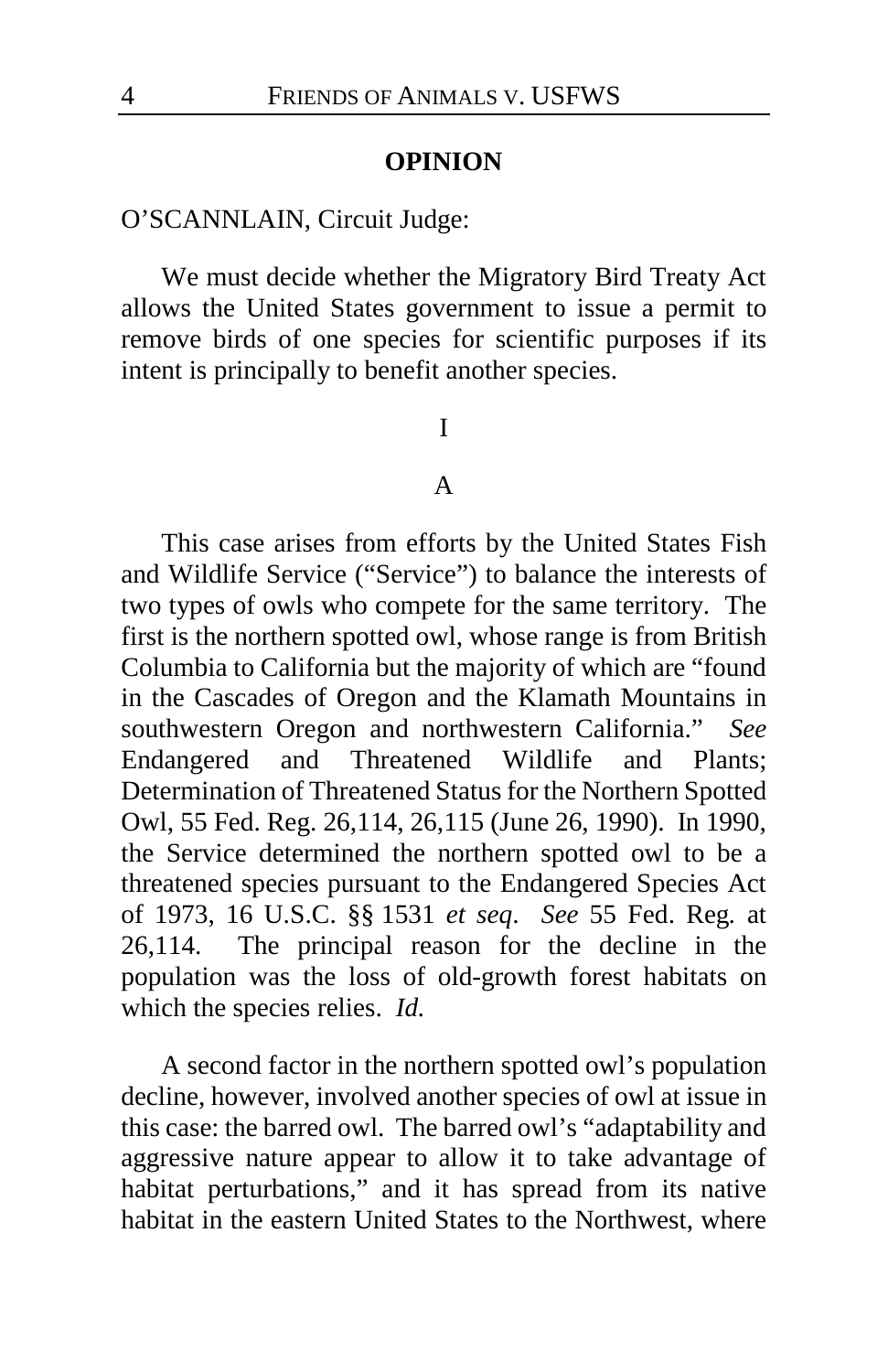it has come greatly to outnumber the native northern spotted owls. *Id.* at 26,191. Barred owls' diets can overlap with spotted owls' by as much as 76%, and the more aggressive barred owl may displace spotted owls and may even physically attack them.

This litigation arises from the Service's 2008 recovery plan for the northern spotted owl. Although that plan includes a significant focus on habitat preservation, the Service also concluded that "the barred owl constitutes a significantly greater threat to spotted owl recovery than was envisioned when the spotted owl was listed in 1990," and, "[a]s a result, the Service recommend[ed] specific actions to address the barred owl threat." One of those actions was to "[d]esign and implement large-scale control experiments in key spotted owl areas to assess the effects of barred owl removal on spotted owl site occupancy, reproduction, and survival," experiments that the Service hoped would "substantially expand our knowledge of the ecological interactions between spotted owls and barred owls" and "identify important cause-and-effect relationships between barred owls and the population declines of spotted owls, as well as the densities at which negative effects from barred owls occur." An updated recovery plan issued in 2011 retained this experimental action item.

To carry out the proposed study, the Service went through a notice-and-comment process to prepare an Environmental Impact Statement for the experiment. *See*  Experimental Removal of Barred Owls To Benefit Threatened Northern Spotted Owls; Final Environmental Impact Statement, 78 Fed. Reg. 44,588 (July 24, 2013). The Service adopted an experimental design that would involve taking about 3,600 barred owls over four years, affecting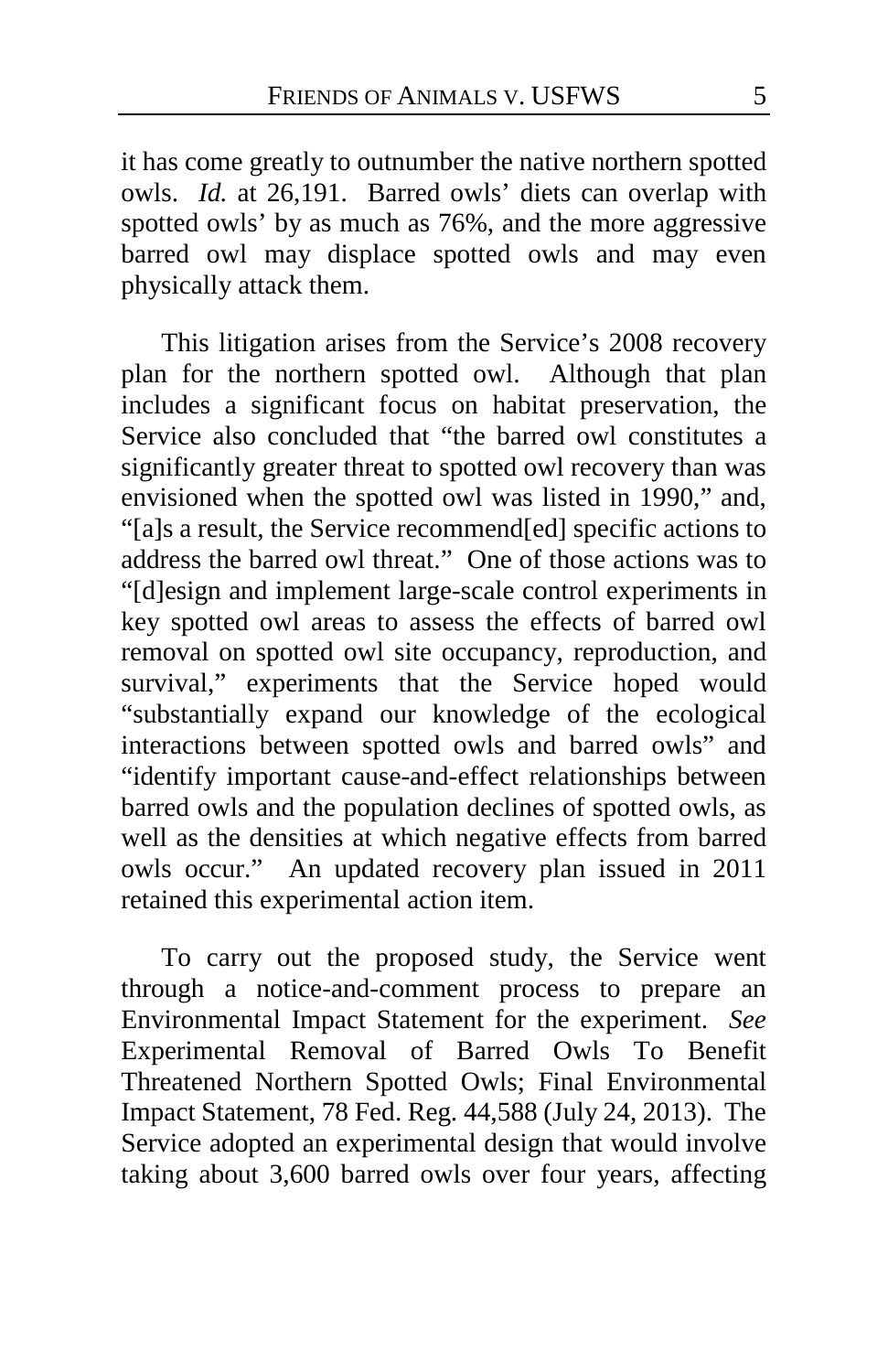about 0.05% of the barred owls' range.**[1](#page-5-0)** The Service predicted that "[b]arred owl populations are anticipated to return to starting levels within  $3$  to 5 years of the end of ... removal." To allow the experiment to proceed, the Service stated that it would "issue a scientific collecting permit" (the "permit"), pursuant to 50 C.F.R. § 21.23, "for the lethal and non-lethal take as required under the Migratory Bird Treaty Act." The Service, through its Migratory Bird Permit Office, issued the permit to a branch of itself, the Oregon Fish and Wildlife Office. In 2014, due to delays caused by funding issues, that office requested a modified permit reducing the total take from 3,600 to 1,600 barred owls. The modification was granted, and a memorandum accompanying the new permit stated that "[t]he take of Barred Owls requested in this application is for bona fide scientific research" that "advances the scientific understanding of both species" of owls.

#### B

Friends of Animals and Predator Defense (collectively, "Friends") are not-for-profit animal advocacy organizations that objected to the experiment that would see the Service kill birds of one species to conserve another, and they filed suit in the Eastern District of California to challenge the permit allowing the taking of the barred owls. That case was dismissed for lack of standing because the only member of Friends who alleged personal injury caused by the Service's actions planned to visit only areas where the Service did not

<span id="page-5-0"></span>**<sup>1</sup>** "To 'take,' when applied to wild animals, means to reduce those animals, by killing or capturing, to human control." *Babbitt v. Sweet Home Chapter of Cmtys. for a Great Or.*, 515 U.S. 687, 717 (1995). As the Service acknowledges, the "vast majority of take" at issue in this case consists of "intentional, lethal take of barred owls."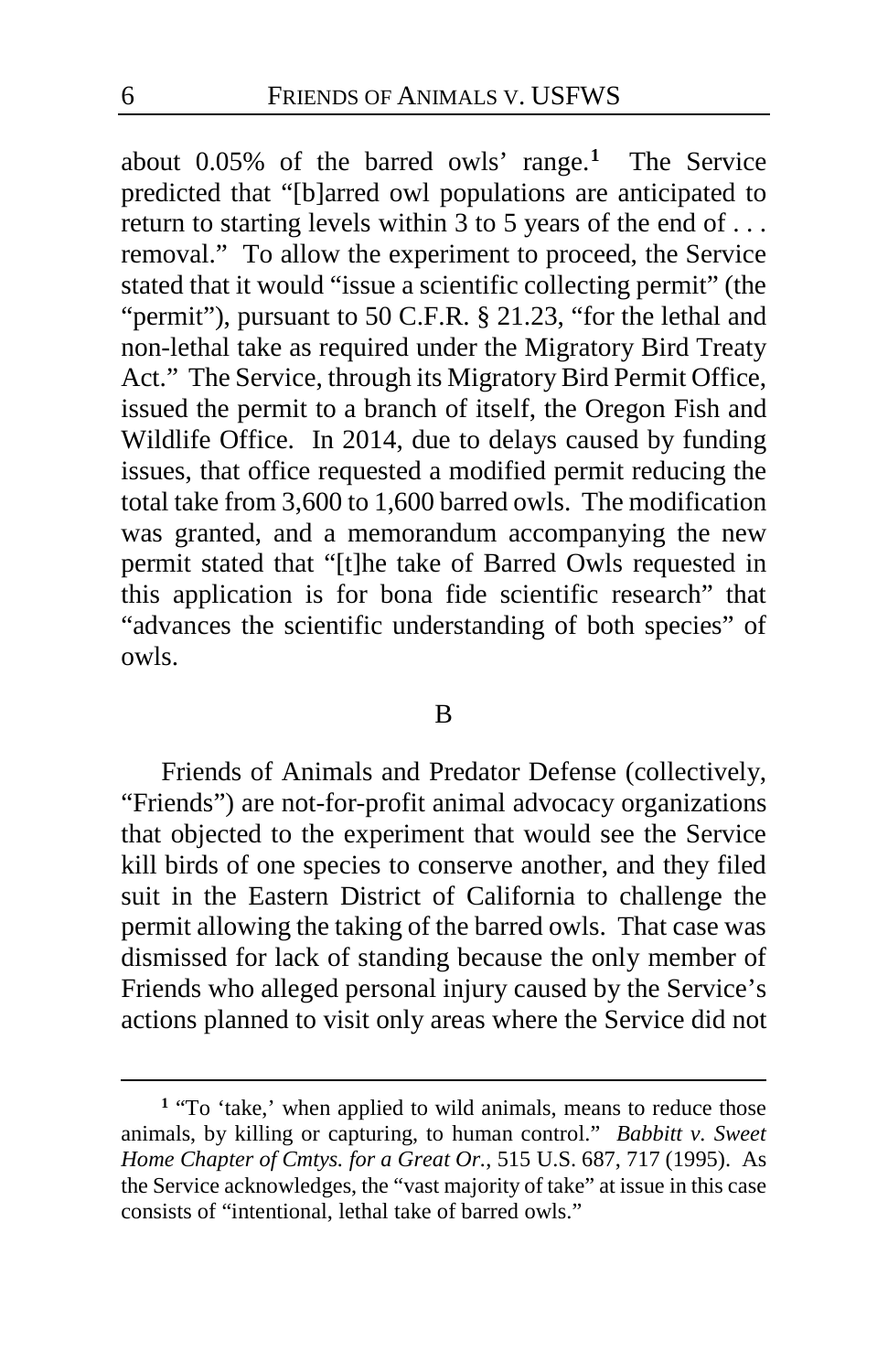plan to take barred owls and so could not show that he had "any concrete plans to visit an area that will be affected by the conduct that impairs his interests." *Friends of Animals v. Jewell*, No. 13-CV-02034, 2014 WL 3837233, at \*5–8 (E.D. Cal. Aug. 1, 2014).

Friends then filed this suit in September 2014, alleging that the permit violated the National Environmental Policy Act ("NEPA"), 42 U.S.C. § 4321 *et seq.*, and the Migratory Bird Treaty Act ("MBTA" or the "Act"), 16 U.S.C. § 703 *et seq*. In support of the latter claim, Friends argued that, under the MBTA, "when the [Service] permits take for scientific purposes, the action must be intended to advance the conservation of the very species being taken." The district court disagreed and granted the Service's motion for summary judgment on both the NEPA and MBTA claims. In explaining that ruling, the court concluded that "nothing" in the MBTA or the international conventions it implements limits scientific purposes to the species taken.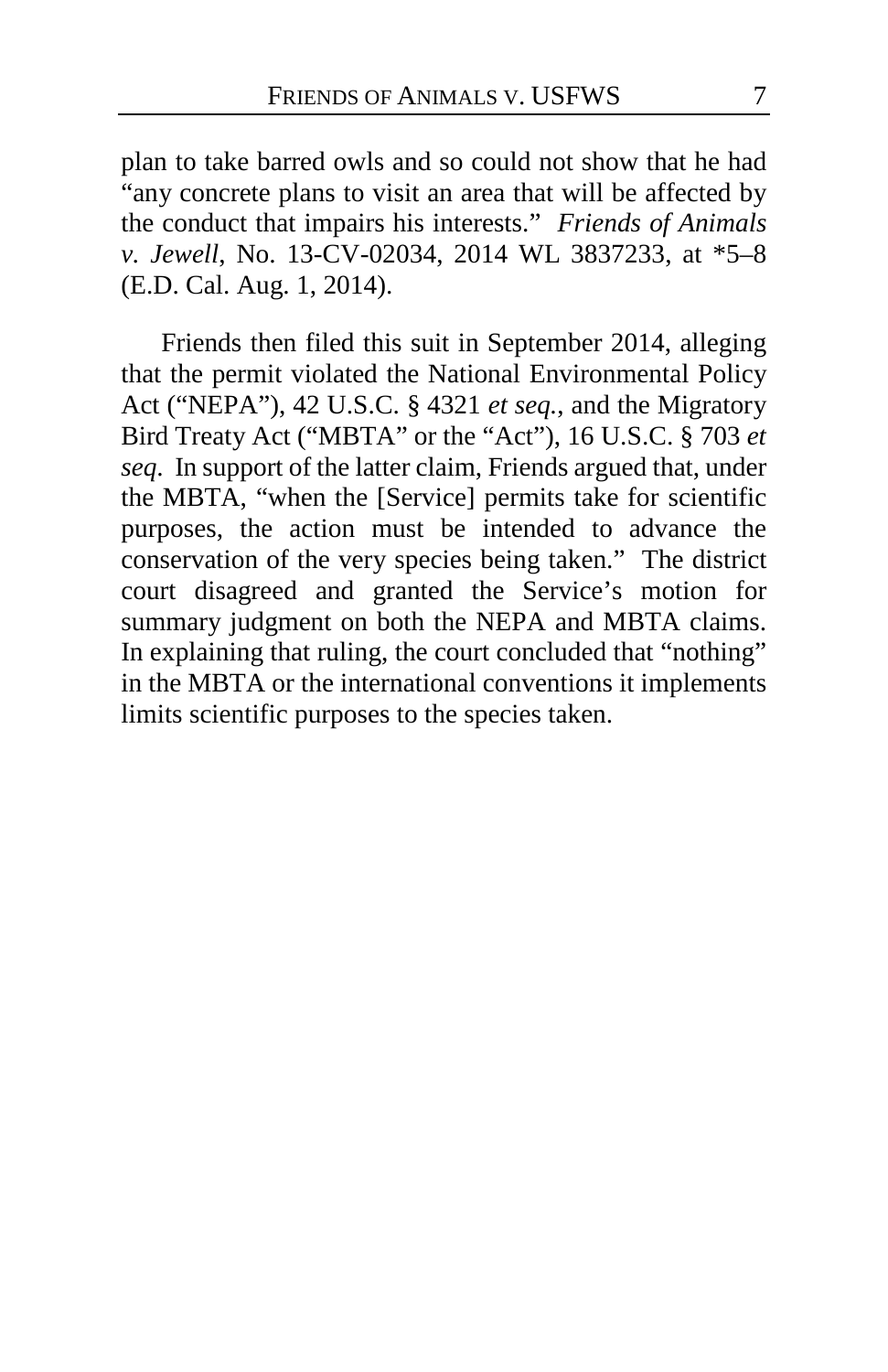Friends timely appealed.**[2](#page-7-0)** Here, they press only the MBTA claim.**[3](#page-7-1)**

#### II

Friends' core argument before us is that the permit was unlawful because, they say, under the MBTA, when the Service "permits take for scientific purposes, the action must be intended to advance the conservation or scientific understanding of the very species being taken." For concise reference, we will refer to this as the "same-species theory," and Friends' appeal rises or falls on whether such theory is, in fact, compelled by the MBTA and the underlying international conventions on migratory birds that it implements.

<span id="page-7-1"></span>**<sup>3</sup>** "We review de novo the district court's grant of summary judgment." *Ocean Advocates v. U.S. Army Corps of Eng'rs*, 402 F.3d 846, 858 (9th Cir. 2005). Where, as here, the agency's action is governed by the Administrative Procedure Act, we only set aside its "actions, findings, or conclusions if they are 'arbitrary, capricious, an abuse of discretion, or otherwise not in accordance with law.'" *Id.* (quoting 5 U.S.C. § 706(2)(A)).

<span id="page-7-0"></span>**<sup>2</sup>** We have jurisdiction under 28 U.S.C. § 1291 to review the final decision of the district court. The government does not contest standing, but we have "an independent duty" under Article III "to assure that standing exists." *Washington Envtl. Council v. Bellon*, 732 F.3d 1131, 1139 (9th Cir. 2013). We are satisfied that Friends have demonstrated the injury-in-fact element of standing through declarations of two members who meet the standard for environmental cases in showing that they have an "aesthetic or recreational interest in a particular place[] or animal . . . that . . . is impaired by [the Service's] conduct." *Save Our Sonoran, Inc. v. Flowers*, 408 F.3d 1113, 1119 (9th Cir. 2005) (internal quotation marks omitted).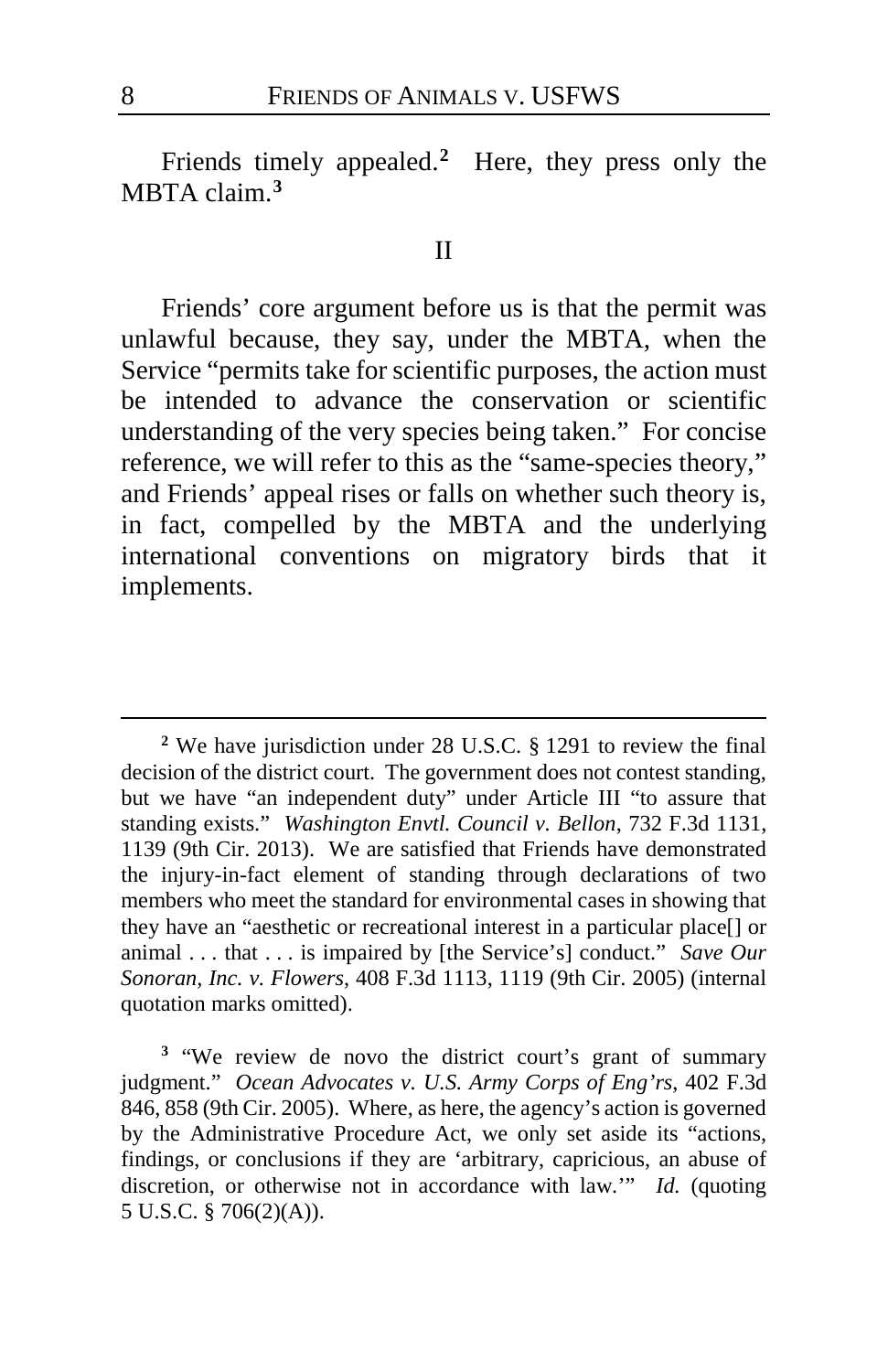#### A

"As always, we begin with the text of the statute." *Limtiaco v. Camacho*, 549 U.S. 483, 488 (2007). The MBTA makes it unlawful to take any migratory bird covered by the Act "except as permitted by regulations made as" provided in the Act. 16 U.S.C.  $\S$  703(a). "[T] he Secretary of the Interior is authorized and directed . . . to determine when . . . it is compatible with the terms of the conventions to allow . . . taking . . . and to adopt suitable regulations permitting and governing the same." *Id.* § 704(a). Those regulations are "[s]ubject to the provisions and in order to carry out the purposes of the conventions." *Id.*

The Secretary of the Interior has exercised the authority delegated by the MBTA to promulgate regulations governing the taking of migratory birds. Most relevant to this case is 50 C.F.R. § 21.23, which governs scientific collecting permits and under which the Service issued the permit. Under such regulation, applications to take migratory birds for scientific or educational purposes must describe the species and number of birds to be taken, the location of collection, the purpose of the research project, and the institution to which specimens will ultimately be donated. 50 C.F.R. § 21.23(b). In addition to being subject to the general conditions applicable to all permits for taking migratory birds, scientific permits require that "[a]ll specimens taken . . . be donated and transferred to the public[,] scientific, or educational institution designated in the permit application." *Id.*  $\S$  21.23(c)(1).

The MBTA thus imposes few substantive conditions itself and delegates to the Secretary of the Interior broad discretion to implement the Act, discretion the Secretary has used to promulgate the regulation at issue that has no text directly supporting Friends' proposed same-species theory.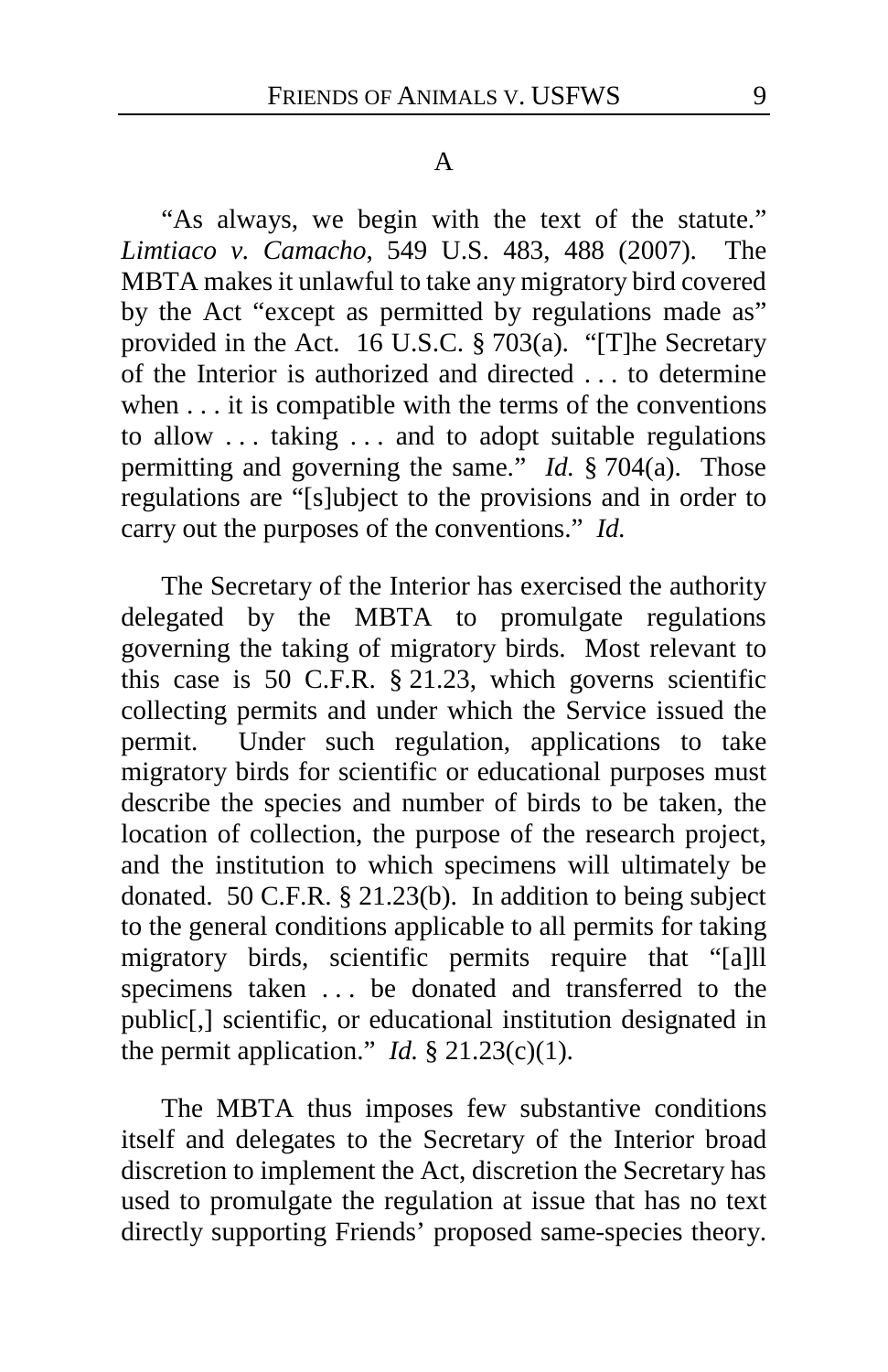Friends do not suggest that we will find specific language in the Act itself or the implementing regulations that compel its theory.**[4](#page-9-0)**

#### B

Instead, Friends argue that the underlying conventions codify the same-species theory, which is then binding on the Service through the MBTA's "consistency" provision, which stipulates that regulations under the Act must be "[s]ubject to the provisions and in order to carry out the purposes of the conventions." 16 U.S.C. § 704(a). There are four conventions referenced in the Act for the protection of migratory birds, one each with Canada, Mexico, Japan, and Russia (the "Conventions").**[5](#page-9-1)** Of the four, owls are protected only under the Mexico Convention.

<span id="page-9-1"></span>**<sup>5</sup>** *See* Convention between the United States of America and the United Kingdom of Great Britain and Ireland for the Protection of Migratory Birds in the United States and Canada, U.S.-U.K., Aug. 16, 1916, 39 Stat. 1702, as amended by the Protocol of Dec. 5, 1995, S. Treaty Doc. No. 104-28; Convention between the United States of

<span id="page-9-0"></span>**<sup>4</sup>** Friends do hint obliquely that the permitting decision was inconsistent with the regulation on special purpose permits—permits for purposes "outside the scope of the standard form permits"—that requires applicants to make "a sufficient showing of *benefit to the migratory bird resource*, important research reasons, reasons of human concern for individual birds, or other compelling justification." 50 C.F.R*.* § 21.27 (emphasis added). But Friends provide no argument for why the special purpose regulation is relevant when the permit was issued under the separate scientific collecting regulation. Even if the special purpose regulation were relevant, its language is disjunctive so that a permit could be issued either to "benefit . . . the migratory bird resource, important research reasons, . . . *or* other compelling justifications." 50 C.F.R*.* § 21.27 (emphasis added). It therefore fails to support the same-species theory.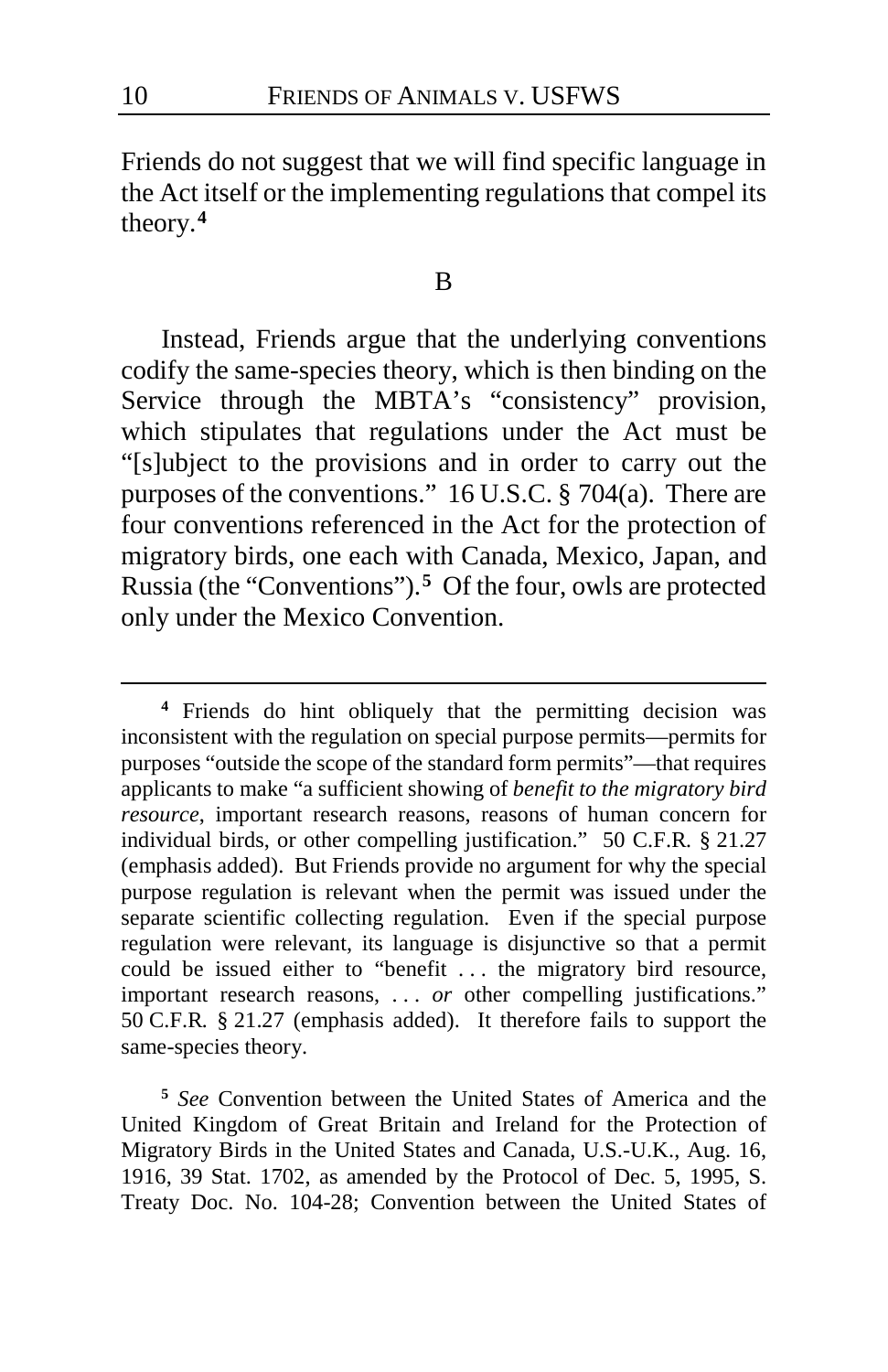Friends' principal argument in favor of the same-species theory is based on Article II of the Mexico Convention, which provides that Mexico and the United States "agree to establish laws, regulations and provisions" for, among other things, "[t]he establishment of close seasons, which will prohibit in certain periods of the year the taking of migratory birds." Mexico Convention, art. II. That provision provides an exception to the close seasons for taking birds "when used for scientific purposes, for propagation or for museums." *Id.*, art. II(A). Friends contend that the language of the exception requires that any taking for scientific purposes must comport with the same-species theory.

1

Friends' leading argument supporting that interpretation is that the phrase "when *used* for scientific purposes" implies a limitation comporting with the same-species theory. As they put it, such language suggests a requirement "that a taken migratory bird *be used* directly for a scientific purpose, propagation or for museums." They say that the experiment at issue fails to satisfy that requirement because "the main *purpose* of [it] is to 'eliminate,' not conserve, a protected bird," and "very few, if any, of the . . . barred owls killed will

America and the United Mexican States for the Protection of Migratory Birds and Game Mammals, U.S.-Mex., Feb. 7, 1936, 50 Stat. 1311; Convention between the Government of the United States of America and the Government of Japan for the Protection of Migratory Birds and Birds in Danger of Extinction, and Their Environment, U.S.-Japan, Mar. 4, 1972, 25 U.S.T. 3329; Convention between the United States of America and the Union of Soviet Socialist Republics Concerning the Conservation of Migratory Birds and their Environment, U.S.-U.S.S.R., Nov. 19, 1976, 29 U.S.T. 4647. We refer to these, respectively, as the "Canada Convention," "Mexico Convention," "Japan Convention," and "Russia Convention."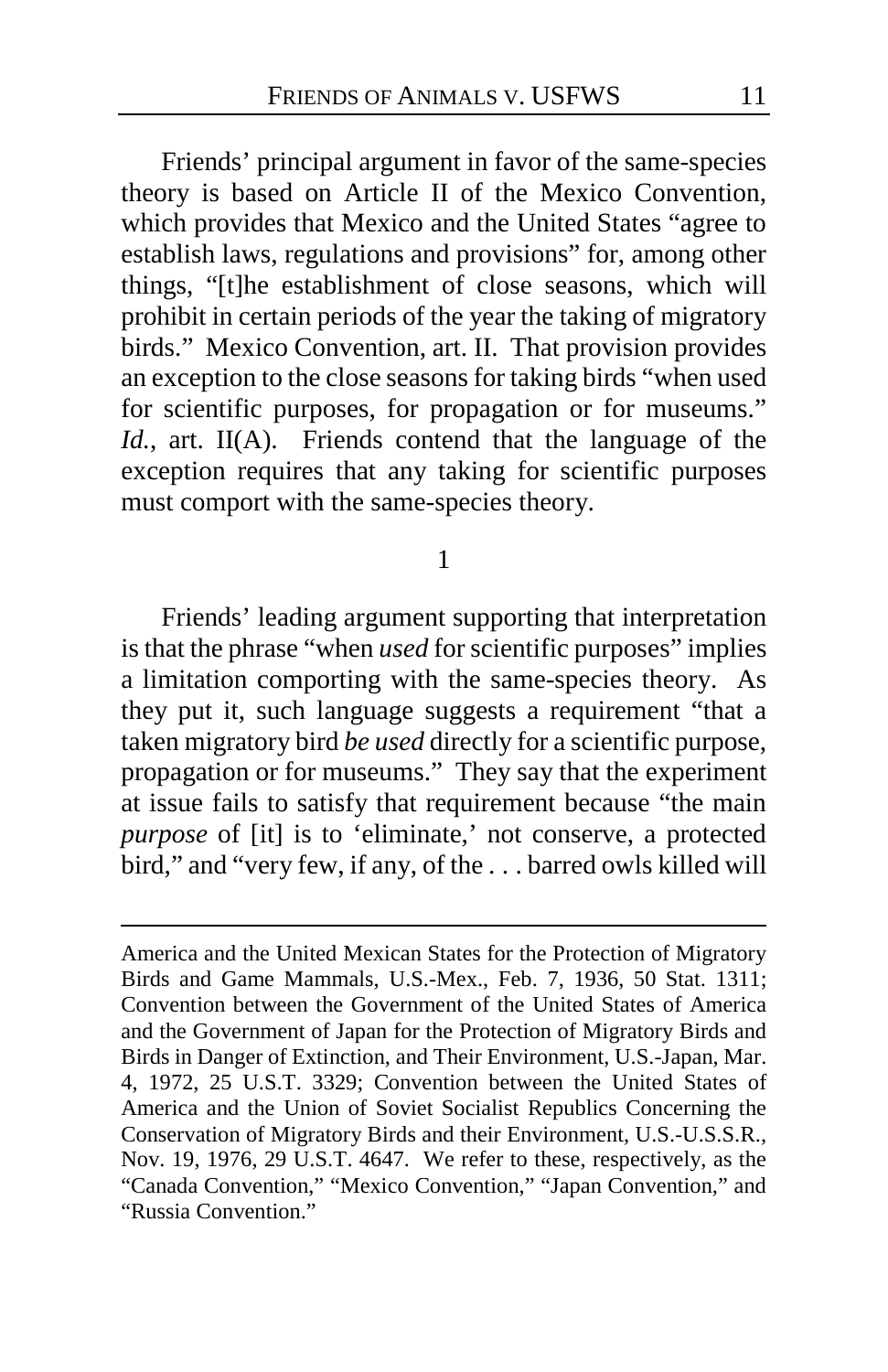be, themselves, used for a scientific purpose, propagation or for museum[s]."

The Service responds that "all barred owls taken under the permit will be used for scientific purposes" because "[r]emoval to study effects on the surrounding environments is use for a scientific purpose." Moreover, the Service says, the permit even satisfies Friends' narrow definition of "use" because the permit requires that "[a]ny specimens ... possessed after the expiration of [the] permit must be transferred to [the Service] . . . or donated and transferred to California Academy of Sciences Dept. of Ornithology and Mammalogy." Therefore, says the Service, "all barred owls taken and retrieved" will "be donated to public educational and research institutions, where their remains may be the subject of additional scientific research."

If the word "used" in the Convention does not support Friends' position, we need not resolve whether the incidental donation of some of the taken barred owls to scientific institutions would satisfy Friends' proposed limitation. So, we turn first to that threshold question of whether "used" implies a same-species limitation at all.

a

We begin by noting that the proposed theory Friends derive from the phrase "used for scientific purposes" is distinct from their proposed same-species limitation whereby scientific-collection permits "must be intended to advance the conservation or scientific understanding of the very species being taken." A taken specimen could itself be used directly for a scientific purpose that does not benefit its species' conservation or understanding. As the Service points out, in the past it has issued permits to take barn owls for research on human hearing and hummingbirds for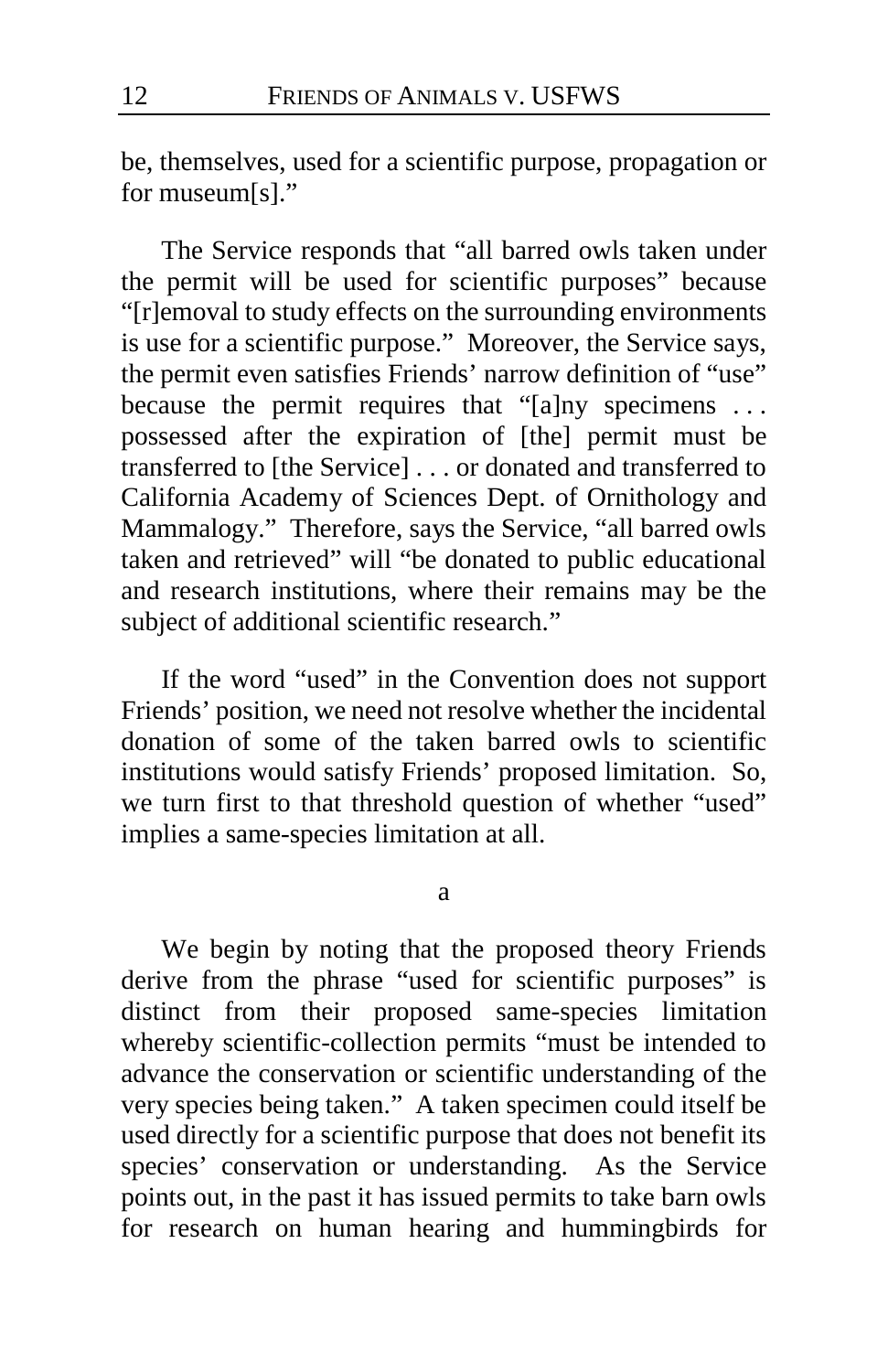research on flight aerodynamics. In those examples, the taken birds would themselves be used for scientific purposes. The experiments would therefore satisfy the specimen-specific theory Friends suggest based on the language in Article II(A) of the Mexico Convention. But the experiments would not satisfy a version of the same-species theory requiring that the taking also benefit the species' conservation, because they have nothing to do with conservation. So, the principal textual argument Friends make already fails to support the limitation they initially proposed. Because the specimen-specific restriction derived from Article II(A) could also invalidate the Service's actions, though, we consider it on its own terms.

b

"When a word is not defined by statute, we normally construe it in accord with its ordinary or natural meaning." *Smith v. United States*, 508 U.S. 223, 228 (1993). Applying that principle, the Supreme Court has looked to dictionaries in other contexts to determine what the word "use" means:

> Webster's defines "to use" as "[t]o convert to one's service" or "to employ." Black's Law Dictionary contains a similar definition: "[t]o make use of; to convert to one's service; to employ; to avail oneself of; to utilize; to carry out a purpose or action by means of." Indeed, over 100 years ago we gave the word "use" the same gloss, indicating that it means "to employ" or "to derive service from."

*Id*. at 228–29 (alterations in original) (internal quotation marks and citations omitted). Applying those definitions, the Mexico Convention therefore allows the taking of owls during close seasons when those owls are employed for a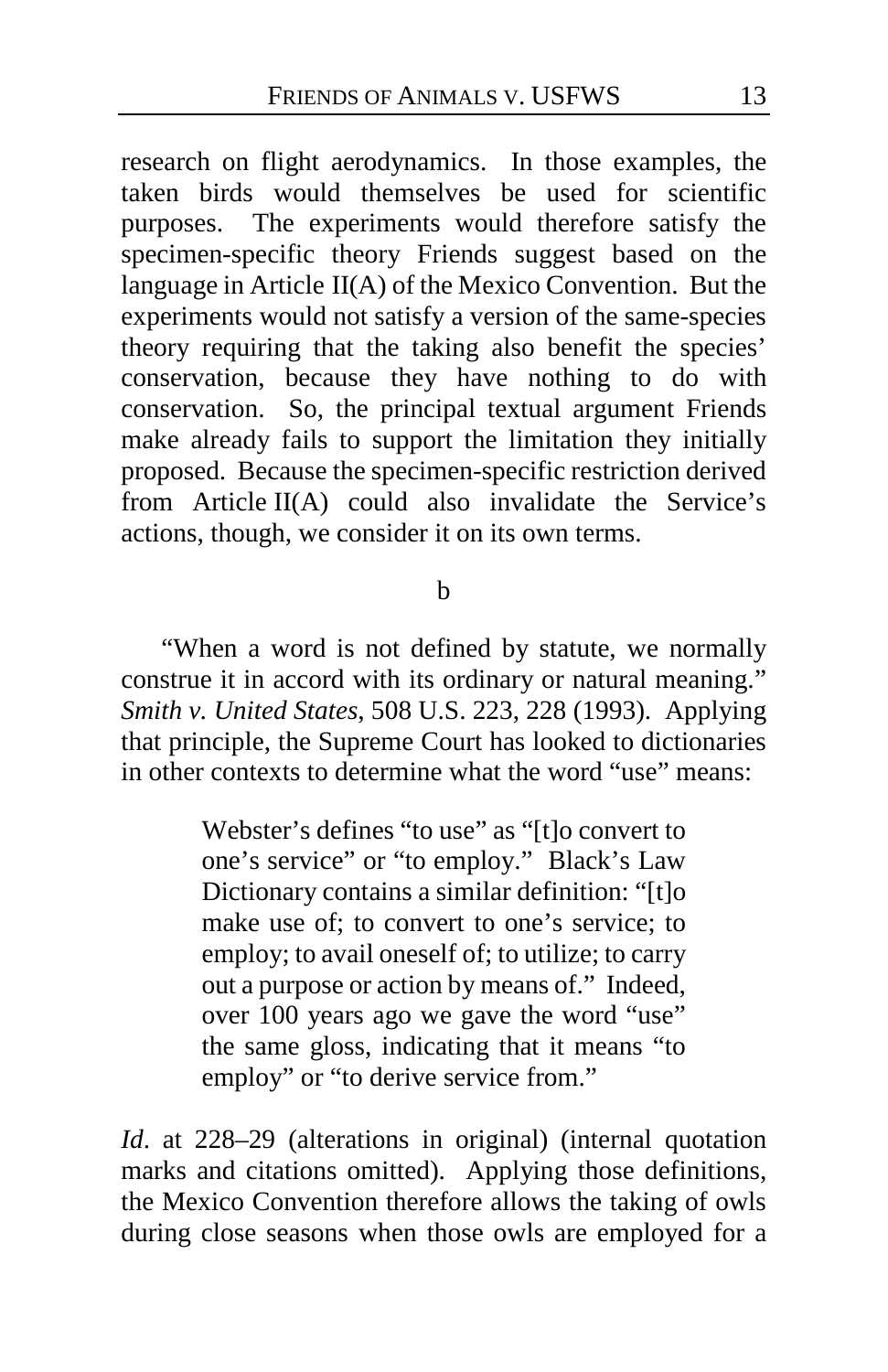scientific purpose or when a scientific purpose is carried out by means of those owls.

There is some common-sense appeal to Friends' interpretation. It would be odd to say colloquially that a bird was "employed for a scientific purpose" when the purpose of taking the bird was to procure its demise and not affirmatively to experiment with the bird or its cadaver. If the Convention drafters wanted clearly to adopt the Service's interpretation, language such as "*taken* for a scientific purpose" would have been a better fit. That being said, if we apply the broader dictionary definitions of "use," then to "use for scientific purposes" could mean "to employ" the bird, or "to carry out" a scientific purpose "by means of" the bird, or "to derive service" from the bird for a scientific purpose. Removing a bird to procure its demise likely fits within the letter of those definitions, even if the bird (or its cadaver) is not itself the subject of scientific experiment. The question is close enough, though, that if we had to interpret the meaning of Article II(A) in isolation, the meaning of "used" might be ambiguous.

c

The surrounding text and structure of the Convention, however, decisively favor the Service's broader interpretation of the word "used." Interpretation of legal text "is a holistic endeavor," and a "provision that may seem ambiguous in isolation is often clarified by the remainder of the . . . scheme," here "because only one of the permissible meanings produces a substantive effect that is compatible" with the remainder of the treaty. *United Sav. Ass'n of Tex. v. Timbers of Inwood Forest Assocs., Ltd.*, 484 U.S. 365, 371 (1988).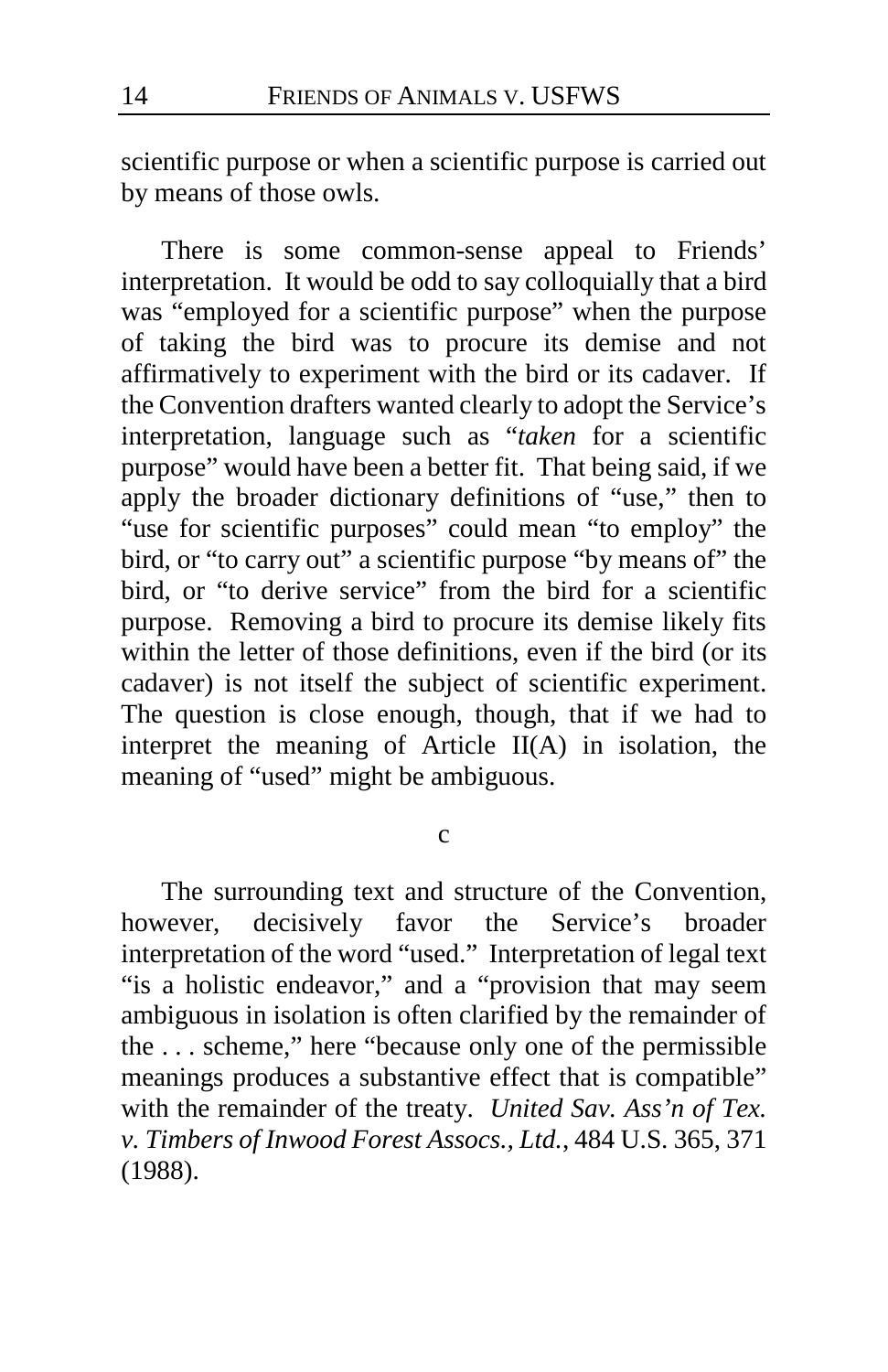The text of Article II begins with: "The high contracting parties agree to establish laws, regulations and provisions *to satisfy the need set forth in the preceding Article*." Mexico Convention, art. II (emphasis added). That "preceding Article" is Article I, which sets out the purposes of the Mexico Convention and envisions a broad use of protected birds. Specifically, it provides:

> In order that the species may not be exterminated, the high contracting parties declare that it is right and proper to protect birds denominated as migratory . . . by means of adequate methods which will permit, in so far as the respective high contracting parties may see fit, the utilization of said birds rationally for purposes of sport, food, commerce and industry.

*Id.*, art. I.

The structure of the Convention is thus to define its scope and aims in Article I and to articulate certain measures the parties must implement to achieve those aims in Article II. Its paramount goal is that migratory bird species "may not be exterminated." *Id.* It gives broad latitude to the parties to permit use of birds as they "may see fit," and it envisions the "utilization of the birds" for a broad range of purposes sport, food, commerce, and industry—which generally serve no benefit to the birds themselves. *Id.* The specifically sanctioned uses for the broad and undefined fields of "commerce and industry" also suggest that the Convention envisions that birds might sometimes be taken for purposes not related to using the taken specimens themselves.

Where a provision indicates it is intended to satisfy the need of preventing the extermination of protected species, it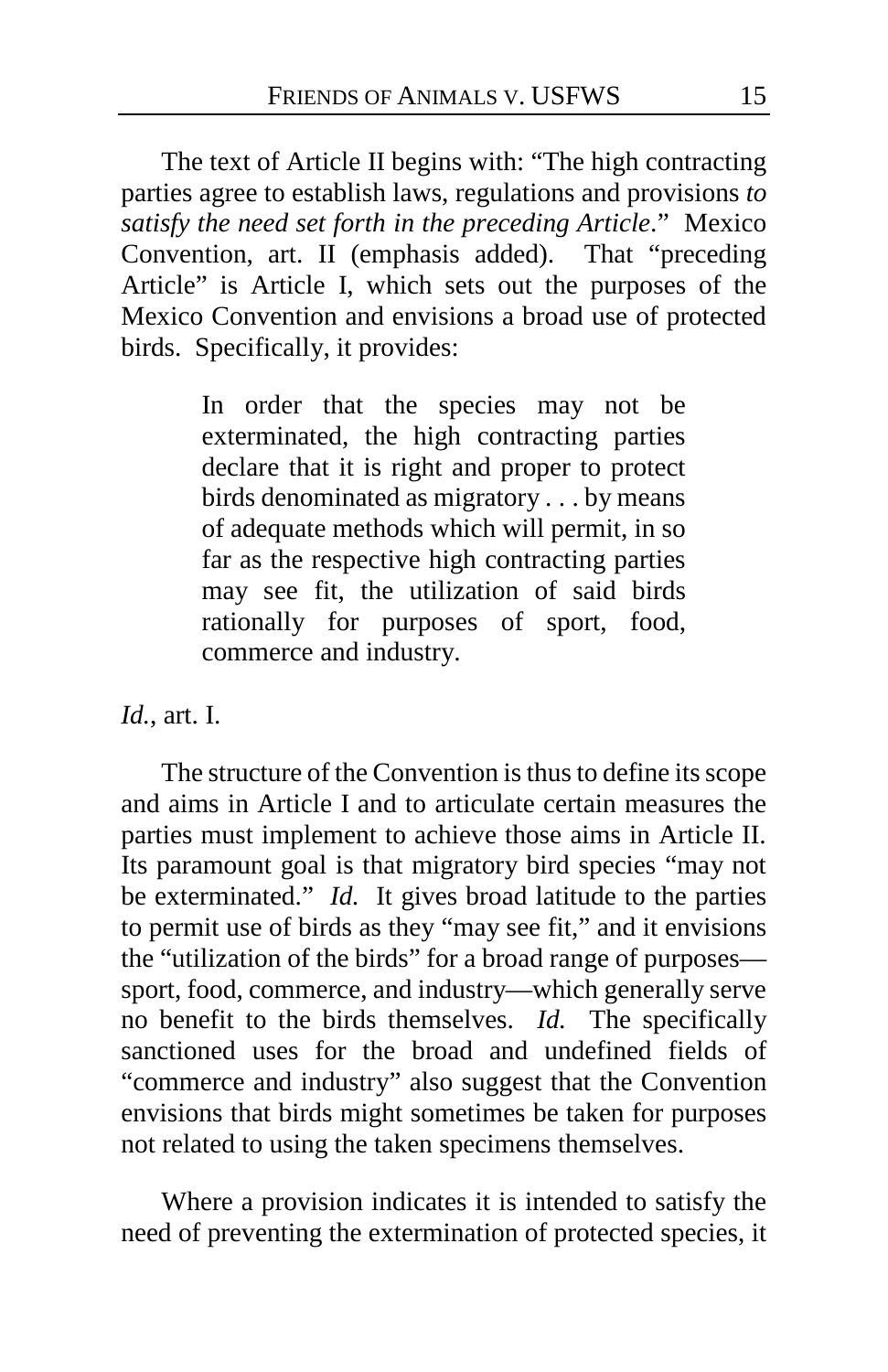makes little sense to interpret a vague word in such provision to block a party from engaging in a bona fide scientific experiment to accomplish that very purpose. Under Friends' interpretation, the Service could seemingly take barred owls to display them in museums but could not take them to prevent the extermination of spotted owls, even though the effect on the barred owl population would be minimal. That bizarre result runs entirely contrary to the principles articulated in Article I, which the Convention expressly says are to be implemented by the provisions in Article II.

At oral argument, Friends objected to reading Article II's provisions in light of Article I on the ground that the two Articles have distinct roles: Article I explains what uses are generally permitted whereas Article II sets out specific uses that are not. We are cognizant of the "commonplace" rule of statutory construction "that the specific governs the general," and we would not eviscerate a clear, specific prohibition based on general purposive language. *See RadLAX Gateway Hotel, LLC v. Amalgamated Bank*, 566 U.S. 639, 645 (2012) (internal quotation marks omitted). But that is not the situation before us. Instead, we must interpret vague language in Article II, which itself expressly tells us that its terms are intended to implement Article I's goals. In such case, the proper way to read indefinite terms in Article II is congruent with the broad purposes of Article I.

We therefore conclude that the "used for scientific purposes" exception in Article II(A) of the Mexico Convention includes taking birds to study whether their absence benefits another protected bird species. We need not decide just how far the exception extends because, read in the full context of Articles I and II, it clearly encompasses a controlled scientific study to save a threatened species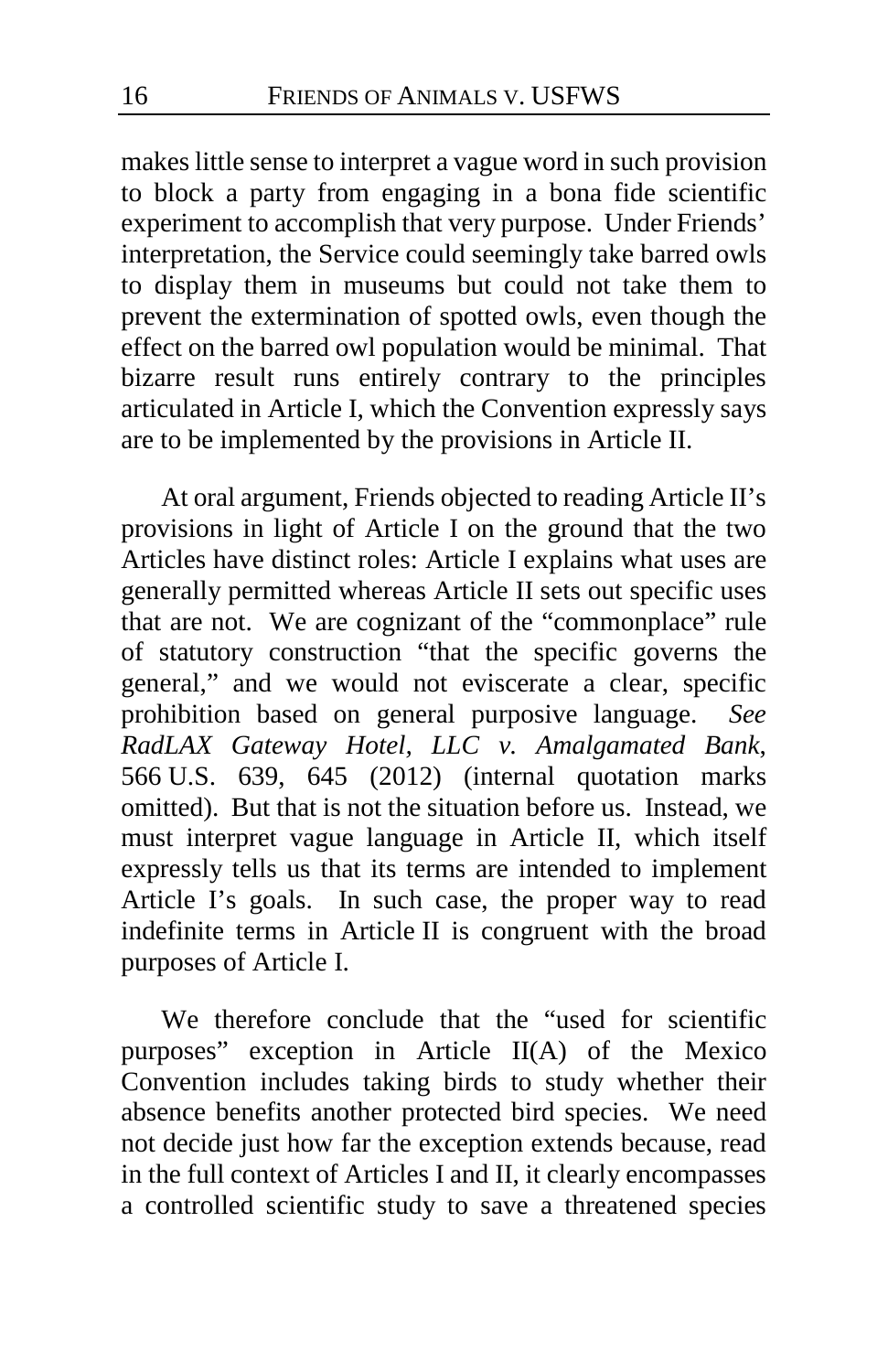covered by the Convention when that study will have only a negligible effect on the overall population of the taken species.**[6](#page-16-0)**

2

At oral argument, Friends suggested a secondary basis to support their reading of the Mexico Convention to imply a same-species limitation: that the canon of *noscitur a sociis* compels such reading. There, "words grouped in a list should be given related meaning." *Third Nat'l Bank in Nashville v. Impac Ltd.*, 432 U.S. 312, 322 (1977). More generally, when words "are associated in a context suggesting that the words have something in common, they should be assigned a permissible meaning that makes them similar." Antonin Scalia & Bryan A. Garner, *Reading Law: The Interpretation of Legal Texts* 195 (2012). Based on such principle of textual interpretation, Friends suggest that in Article II(A)'s exception for taking birds when "used for scientific purposes, for propagation or for museums," the phrase "for scientific purposes" should be read to be limited by the other elements in that series, namely "for propagation" and "for museums." Friends argue that if one is taking a bird for propagation or for museums, the bird itself is being used for the propagative or museum purpose,

<span id="page-16-0"></span>**<sup>6</sup>** The Service also obliquely argues that the close-season provision does not even apply to non-game birds like owls. At least one of our sister circuits has adopted that view. *See Fund for Animals v. Kempthorne*, 538 F.3d 124, 134 (2d Cir. 2008) ("We . . . defer to the [Service's] reasonable view that the [Mexico] Convention requires a close season only for the category of game birds."). Because we conclude that the scientific collection permit at issue is consistent with the Mexico Convention's close-season provision, we need not determine whether such provision applies to non-game birds like owls.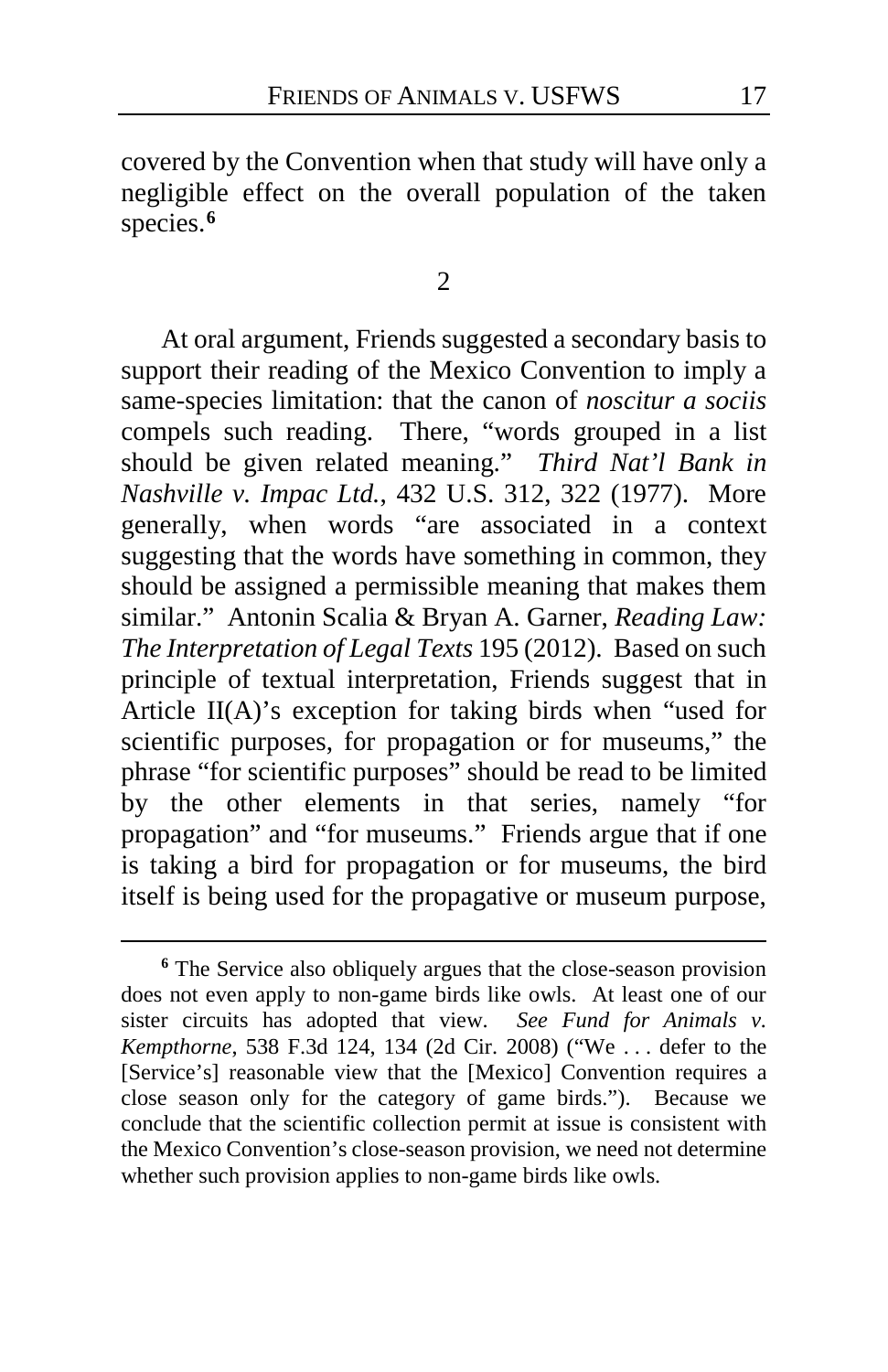so "scientific purposes" should be restricted in the same manner.**[7](#page-17-0)**

We find such implied limitation unpersuasive. As a threshold matter, it is not clear that the *noscitur* canon even applies to this list. "For the associated-words canon to apply, the terms must be conjoined in such a way as to indicate that they have some quality in common." Scalia & Garner, *supra*, at 196. The terms "scientific purposes," "propagation," and "museums" are sufficiently distinct that there is no obvious common denominator among them. It is just as plausible that each was intended to be read distinctly as a separate exception as that they were intended to be read in concert as sharing certain elements.

Even if the *noscitur* canon did apply, however, we do not believe it supports Friends' same-species theory. Perhaps the most natural reading of taking a bird "for museums" is to display or study that particular specimen itself, but "propagation" need not share that limitation. Of course, one way to use a bird for propagation is to take that bird and breed it, but it is just as plausible to promote propagation by taking a bird to clear the way for others to propagate. In fact, that is exactly what the Service is aiming to do in its study: take barred owls in order to assist the propagation of northern spotted owls. Especially when read against the backdrop of Article I's articulated aims to assure that protected "species may not be exterminated" and to promote a broad set of uses, we see little justification for reading

<span id="page-17-0"></span>**<sup>7</sup>** We note that this argument again supports only the specimenspecific version of the same-species theory, rather than Friends' original proposed same-species limitation that a taking must support the species' conservation.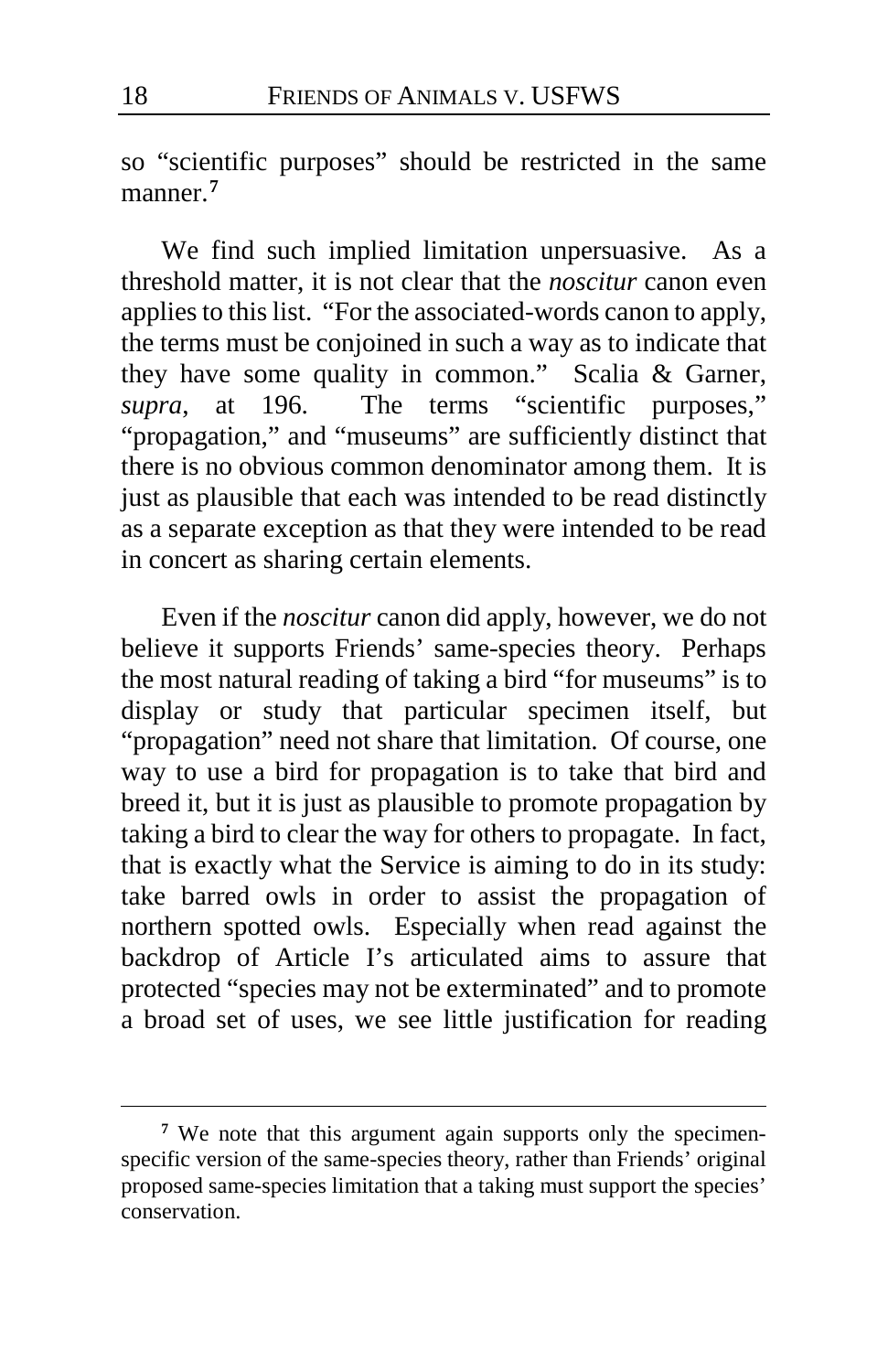"propagation" as narrowly as do Friends and then further to extend that narrow reading to limit "scientific purposes."

3

Friends' final argument in favor of their same-species theory based on the Mexico Convention is that the Service's loose definition of scientific purposes invites a slippery slope. Friends argue that under the Service's interpretation, "the law authorizes the killing of any migratory bird so long as the killing is for *a* scientific purpose, no matter how unrelated to the conservation of the species being killed. . . . Carried to its extreme, this position would allow for an entire migratory bird species . . . to be exterminated so long as there is a scientific basis to do so, whether it is related to another animal, or even for human economic gain."

The Service disputes that any such slippery slope exists. In this specific case, it points out that it "found that the experiment . . . was a bona fide scientific study," that it will "minimiz[e] the number of barred owls to be removed," and that the study will "have a negligible impact on the barred owl" population. In more extreme cases such as the hypothetical raised by Friends, the Service contends that "scrutinizing the proposed take's effect on the taken species before issuing a scientific-collecting permit is a far more direct way of protecting migratory-bird populations than limiting what study area a permit may advance."

We are persuaded by the Service's suggested backstop against Friends' parade of horribles. Reading Articles I and II of the Mexico Convention in concert, they require that the parties "establish laws, regulations and provisions" to assure that covered "species may not be exterminated." In the event that the Service were to propose an experiment to exterminate a species protected by the Mexico Convention,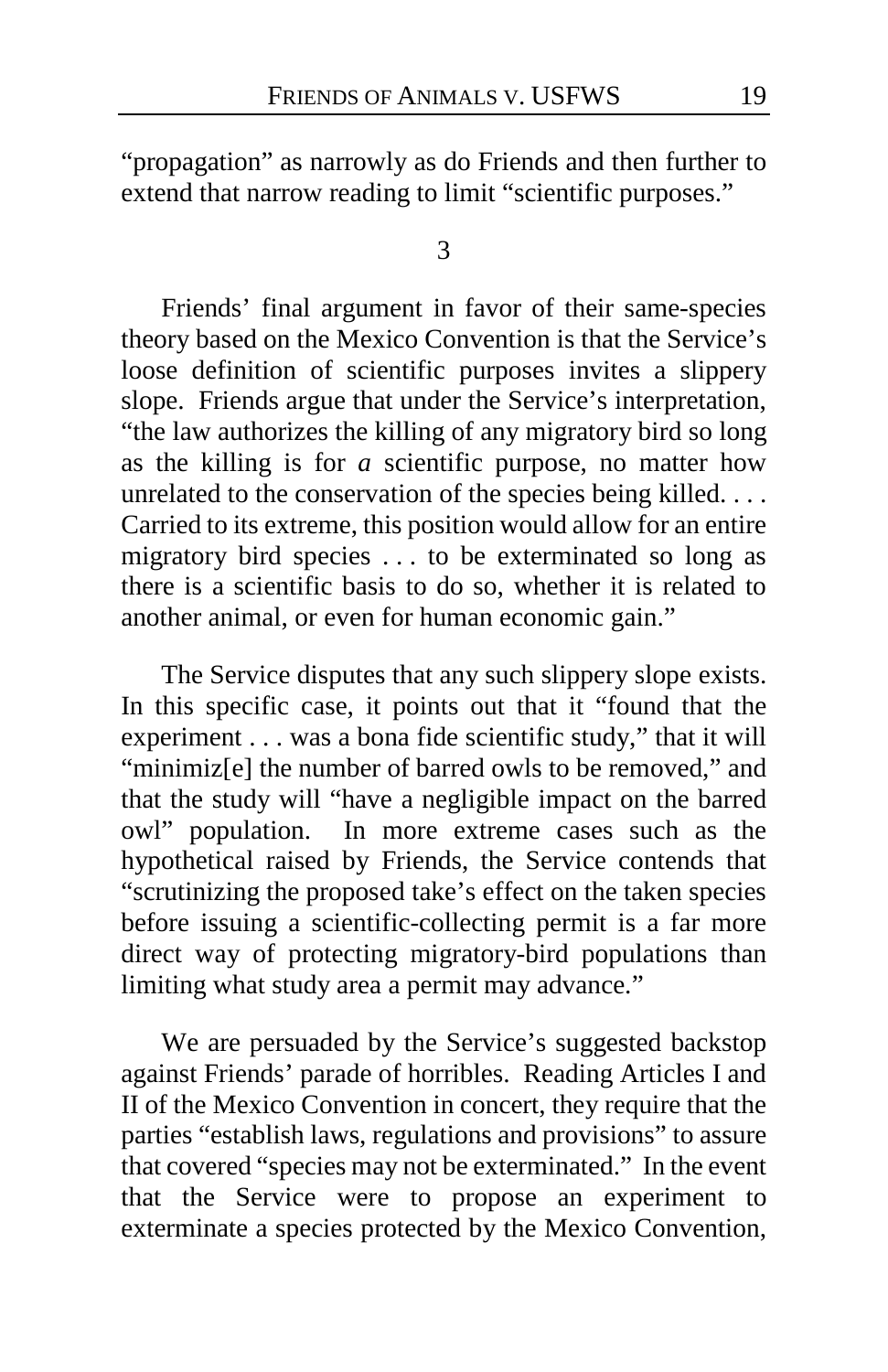Friends could point to clear text in the Convention to challenge that experiment, in addition to relying on other restrictions imposed by federal laws such as NEPA and the Administrative Procedure Act, 5 U.S.C. § 500 *et seq*. The Convention's conservation purposes may thus be achieved without reading into it a same-species limitation that is unsupported by its text.

## C

Friends also point to the Canada, Japan, and Russia Conventions to argue that they support the same-species theory. Friends provide no argument for why those Conventions—which cover neither barred nor spotted owls—are applicable. *Cf. Fund for Animals v. Norton*, 365 F. Supp. 2d 394, 411 (S.D.N.Y. 2005), ("[A]gency action should be evaluated for compliance only as to conventions that explicitly govern the disputed bird species, not for compliance with all four conventions."), *aff'd sub nom. Fund for Animals v. Kempthorne*, 538 F.3d 124 (2d Cir. 2008). In any event, even if those Conventions did apply in this case, we see nothing in them requiring a same-species limitation when taking migratory birds for scientific purposes.

The Canada Convention provides that "the taking of migratory birds may be allowed at any time of the year for scientific, educational, propagative, or other specific purposes consistent with the conservation principles of this Convention." Canada Convention, art. II, ¶ 3. Those conservation principles are defined as the following: "[t]o manage migratory birds internationally," "[t]o ensure a variety of sustainable uses," "[t]o sustain healthy migratory bird populations for harvesting needs," "[t]o provide for and protect habitat necessary for the conservation of migratory birds," and "[t]o restore depleted populations of migratory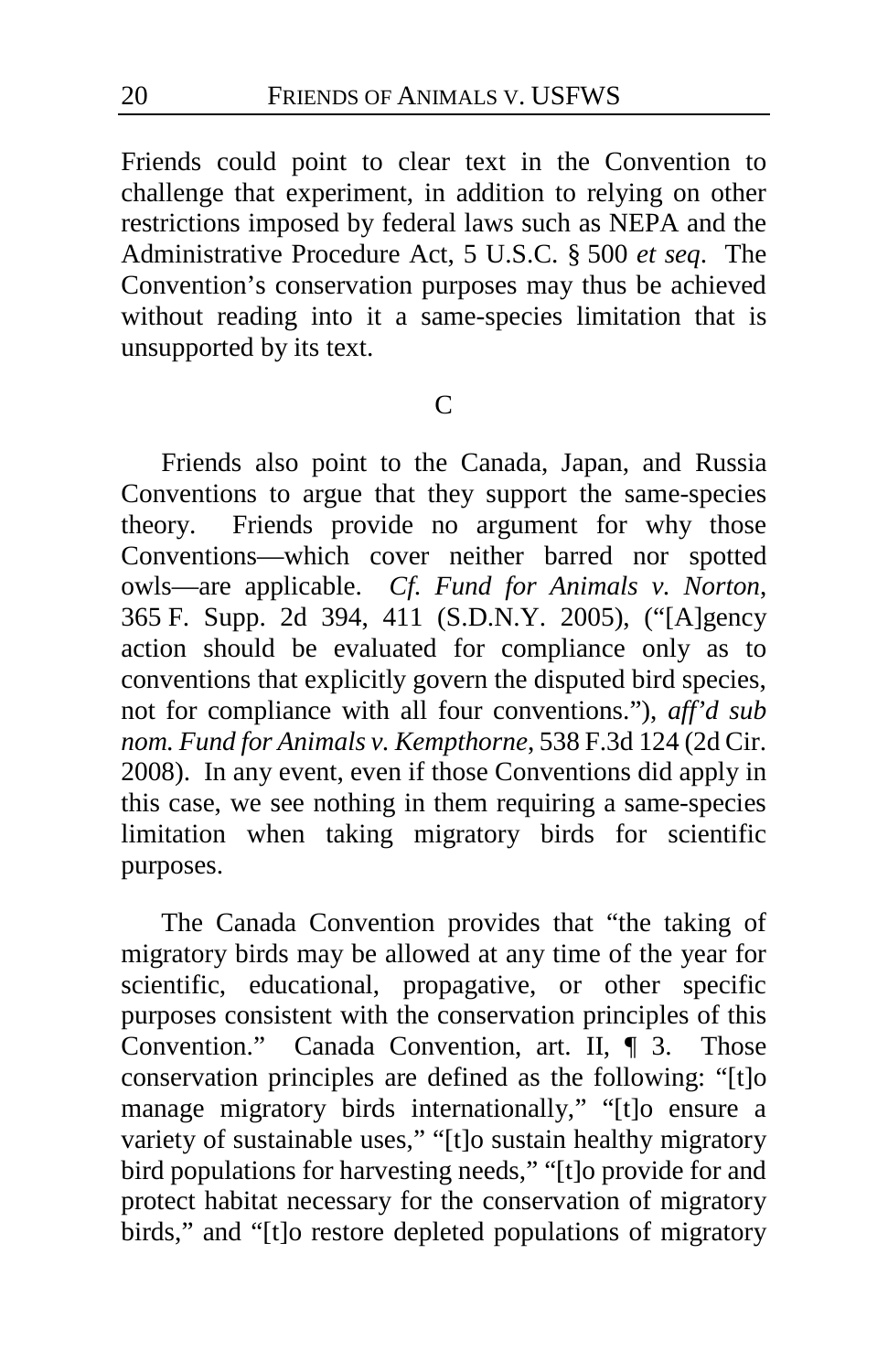birds." *Id.*, art. II. The Japan and Russia Conventions each have similar language, although the principles in those Conventions are not expressly defined. *See* Japan Convention, art. III, ¶ 1; Russia Convention, art. II, ¶ 1.

No language in the defined purposes of the Canada Convention—or in the preambulatory text describing the objectives of the Japan and Russia Conventions—prevents taking a non-threatened protected species for a scientific experiment to protect a different threatened protected species. To the contrary, the defined purpose to "restore depleted populations of migratory birds" supports the Service's objectives in issuing the challenged permit. Those Conventions, then, do not salvage Friends' argument in favor of a same-species limitation.

#### III

The Service contends that if there were ambiguity in the MBTA or underlying Conventions, we would be required to defer to its interpretation under one of several doctrines. Because the plain text of the MBTA and the Conventions do not compel a same-species limitation, however, we need not consider the question of deference to the agency's interpretation.**[8](#page-20-0)** *Cf*. *Chevron U.S.A. Inc. v. Nat. Res. Def. Council, Inc.*, 467 U.S. 837, 843 n.9 (1984) ("The judiciary is the final authority on issues of statutory construction and must reject administrative constructions which are contrary to clear congressional intent.... If a court, employing traditional tools of statutory construction, ascertains that

<span id="page-20-0"></span>**<sup>8</sup>** We do not opine that the Department of the Interior is foreclosed from imposing on itself a same-species limitation under the broad discretion given it by the MBTA and the underlying Conventions; only that nothing in those texts requires that it do so.